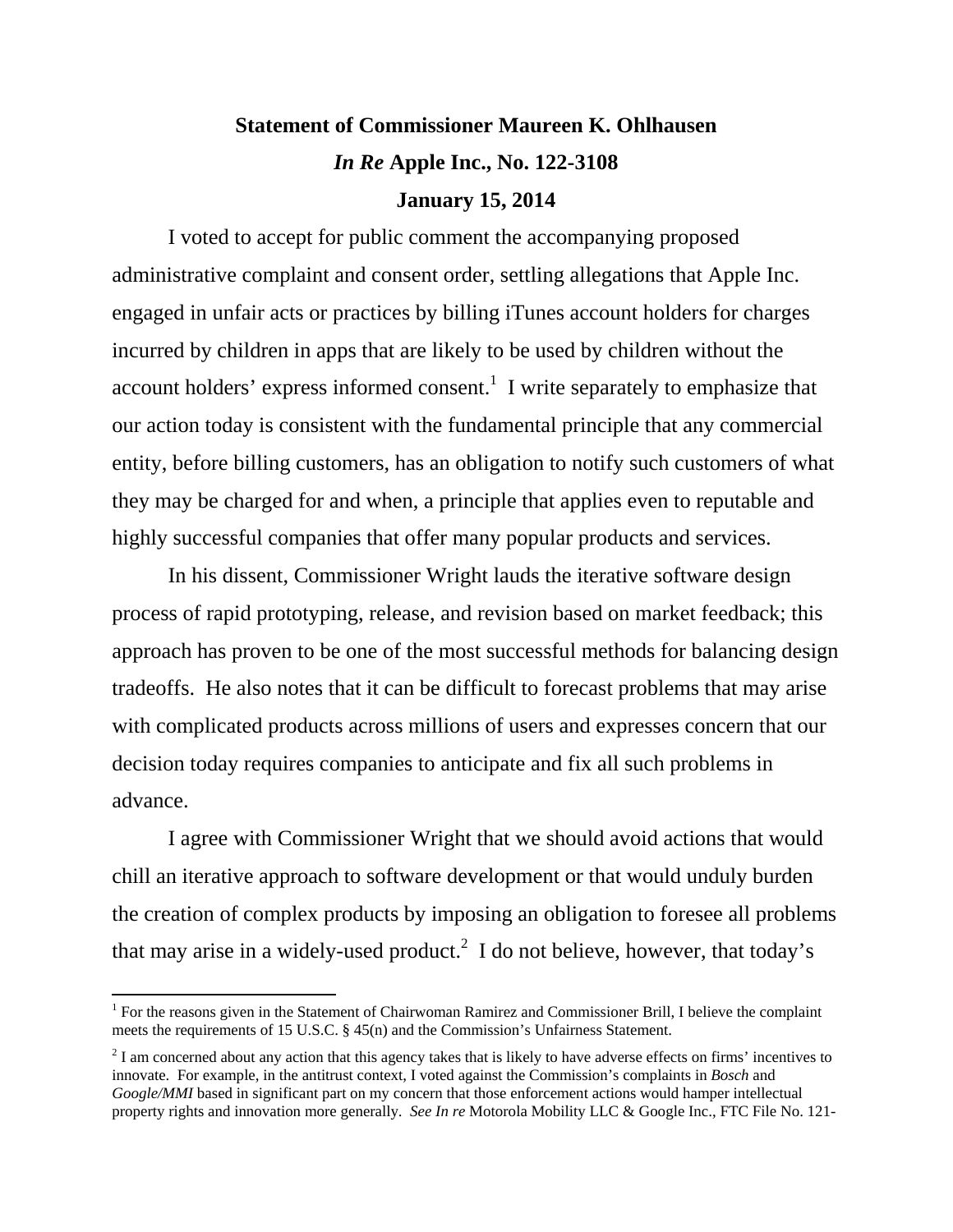action implicates such concerns. First, Apple's iterative approach was not the cause of the harm the complaint challenges. In fact, Apple's iterative approach should have made it easier for the company to update its design in the face of heavy consumer complaints. Second, we are not penalizing Apple for failing to have anticipated every potential issue in its complex platform.<sup>3</sup> The complaint challenges only one billing issue of which Apple became well aware but failed to address in subsequent design iterations. By March 2011, consumers had submitted more than ten thousand complaints to Apple stating that its billing platform for inapp purchases for children's apps was failing to inform them about what they were being billed for and when. Although Apple adjusted certain screens in response and offered refunds, it still failed to notify account holders that by entering their password they were initiating a fifteen-minute window during which children using the app could incur charges without further action by the account holder. Even if Apple chose to forgo providing this information—the type of information that is critical for any billing platform, no matter how innovative, to provide—in favor of what it believed was a smoother user experience for some users, the result was unfair to the thousands of consumers who subsequently experienced unauthorized in-app charges totaling millions of dollars.<sup>4</sup>

Commissioner Wright also argues that under our unfairness authority "substantiality is analyzed relative to the magnitude of any offsetting benefits,"<sup>5</sup>

 <sup>0120,</sup> Dissenting Statement of Commissioner Maureen K. Ohlhausen (Jan. 3, 2013), *available at* http://www ftc.gov/sites/default/files/documents/cases/2013/01/130103googlemotorolaohlhausenstmt.pdf; *In re* Robert Bosch GmbH, FTC File No. 121-0081, Statement of Commissioner Maureen K. Ohlhausen (Nov. 26, 2012), *available at* http://www ftc.gov/sites/default/files/documents/cases/2013/04/121126boschohlhausenstatement.pdf.

 $3$  The complaint challenges harm that occurred since March 2011, after Apple changed its process to require the entry of the account holder's iTunes password before incurring any in-app charges immediately after installation. Previously, the entry of the password to install an app also opened a fifteen-minute window during which charges could be incurred without again entering a password.

<sup>&</sup>lt;sup>4</sup> It is also important to note that the Commission's proposed order does not prohibit the use of the fifteen-minute window nor require that the account holder input a password for each purchase.

<sup>&</sup>lt;sup>5</sup> Dissenting Statement of Commissioner Joshua D. Wright at 5.